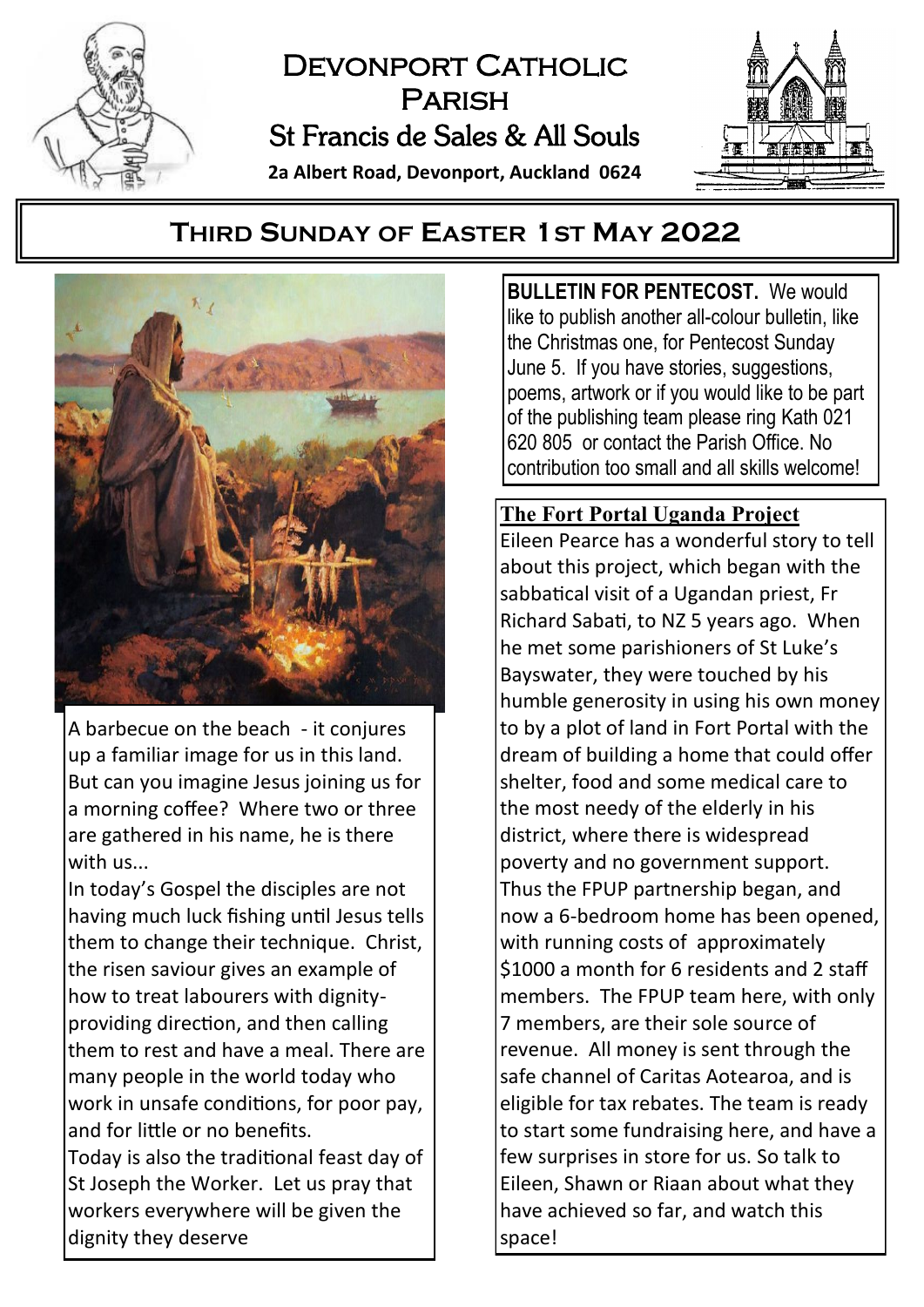This is the paradox of the paschal mystery. The one who was rejected has thrown open the gates of heaven. The one who died in weakness has been raised in power. The one who was pinned to the cross has unlocked the wellspring of mercy. An inexhaustible mystery — no wonder the Church takes fifty days to explore it.

# **Third SUNDAY of EASTER**

*'It Is The Lord'*

**Acts 5:27-32, 40-41** We are witnesses of all this, we and the Holy Spirit

#### **Ps 30: I will praise you, Lord, you have rescued me.**

**Apocalypse 5:11-14** The lamb that was sacrificed is worthy to be given riches and power.

**John 21:1-19** Jesus stepped forward, took the bread and gave it to them, and the same with the fish.

# **Fourth SUNDAY of EASTER**

*The Lamb Will Be Our Shepherd —* Day of Prayer For Vocations

**Acts 13:14,43-52** We must turn to the pagans.

**Ps 100: We are his people, the sheep of his flock.**

**Apocalypse 7:9,14-17** The Lamb will be their shepherd and will lead them to the springs of living water.

**John 10:27-30** I give eternal life to the sheep that belong to me.

| Introducers                 |     |                            |                                             |     |                                               |  |
|-----------------------------|-----|----------------------------|---------------------------------------------|-----|-----------------------------------------------|--|
| $(30$ Apr)                  | Sat | Shawn Pearce-Blom          |                                             |     | <b>Sun</b> Karen Rawlinson                    |  |
| $(7/8$ May) Sat             |     | Steve Burke                |                                             |     | <b>Sun</b> Ann Gibson                         |  |
| <b>Readers:</b>             |     |                            |                                             |     |                                               |  |
| (30 Apr) Sat                |     | Judith Priddy              | Kath Petrie                                 |     | <b>Sun</b> Denise O'Shaughnessy Vanessa Baldy |  |
|                             |     |                            | (7/8 May) Sat Clive Sinclair Robert Mannion |     | <b>Sun</b> Andrew Steel<br><b>Ben Upton</b>   |  |
| <b>Communion Ministers:</b> |     |                            |                                             |     |                                               |  |
| $(30$ Apr $)$ Sat           |     | Riaan Blom                 |                                             | Sun | Kate Casey                                    |  |
|                             |     | (7/8 May) Sat Lisa Mannion |                                             |     | <b>Sun</b> Maryanne Offner                    |  |

| Rosary Group Monday, 6pm in the church<br>Come & join in, reciting this beautiful<br>prayer. All Welcome                                                                                                                                                                                                                                                                                                                | <b>Christian meditation Group</b><br><b>Monday 6.30pm</b> in the Parish Meeting Room<br>All welcome.                                                                                                                                               |
|-------------------------------------------------------------------------------------------------------------------------------------------------------------------------------------------------------------------------------------------------------------------------------------------------------------------------------------------------------------------------------------------------------------------------|----------------------------------------------------------------------------------------------------------------------------------------------------------------------------------------------------------------------------------------------------|
| Next Sunday (8 <sup>th</sup> May), the Fourth Sunday of<br><b>Easter, is Good Shepherd Sunday -</b><br>A Day of Prayer for Vocations to Priesthood<br>and Religious Life.<br>There will be a Special Collection for the<br>Seminary. The money collected will help pay<br>the tuition fees of Auckland students for the<br>priesthood.<br>Envelopes for this appeal are in your pack or on<br>the table at church door. | Dove Fellowship for Women will meet<br>Wednesday May 18,<br>7.30 pm at St Thomas More<br>Church, 336 Wairau Rd,<br>Glenfield.<br>Topic: Be His Light<br>Speaker: Judy Olsen<br>Please wear a mask.<br>Contact Sylvia 021 088 22990 for information |
| NZ Catholic 24 April -7May<br>Copies available at the back of the church \$4<br>each. Digital copy at www.nzcatholic.org.nz<br>Interesting read: survey shows softening attitude<br>on blasphemy                                                                                                                                                                                                                        | The next Senior coffee group get together<br>will be Thursday May 12th, 10 am, 2 Patuone<br>Ave. Ring Kathy 4451645 for directions or any<br>queries. Everyone welcome.                                                                            |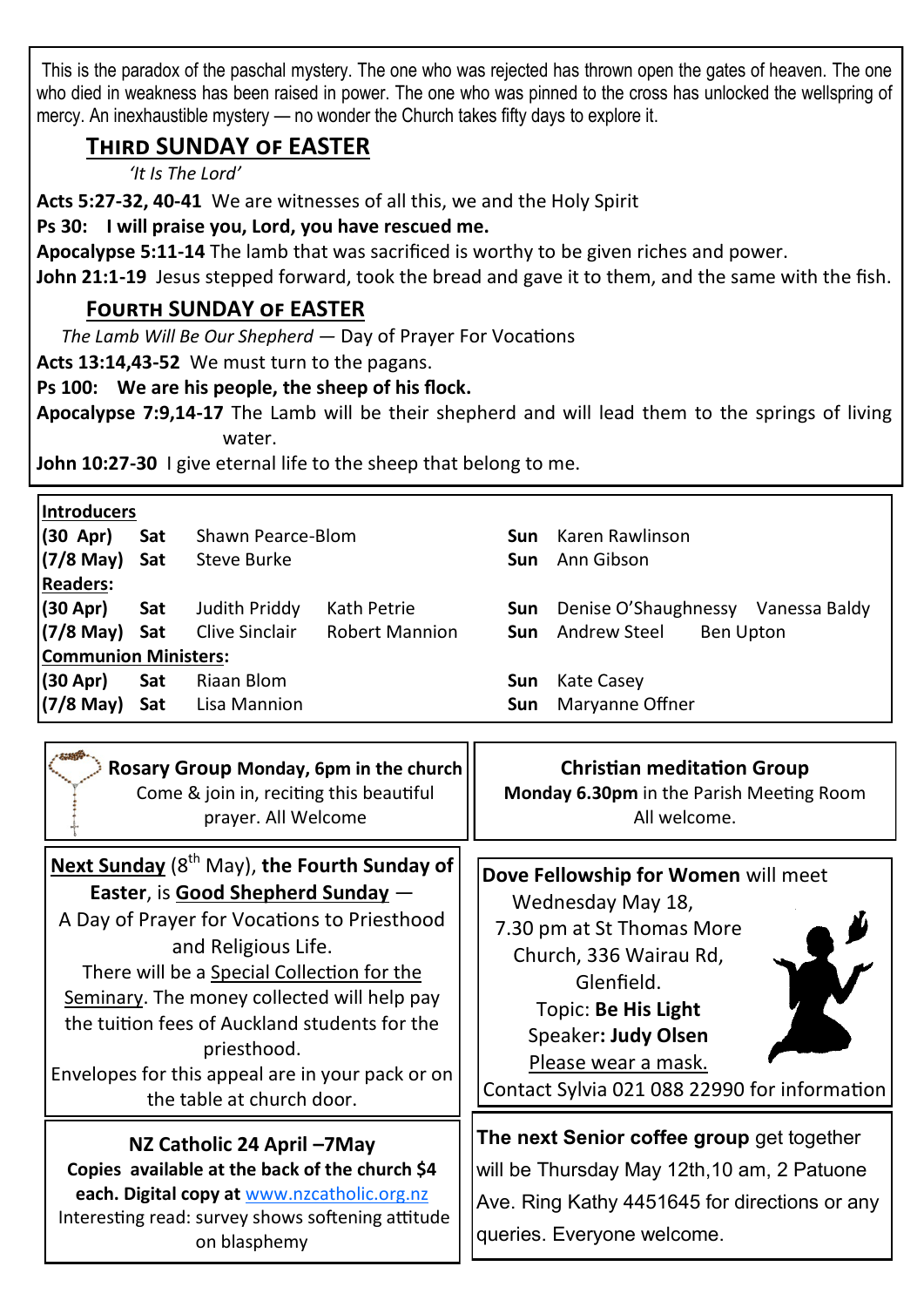## **Diocesan Notices**

#### **Catholic Education Services – Religious Education & Catholic Character Advisor**

Our Catholic Education Services have a vacancy for a full time Religious Education & Catholic Character Advisor, starting in Term 3. The role is to develop, strengthen and support the leadership role of the Directors of Religious Studies & HOD's Religious Education in Catholic Schools. The role will also provide professional development, formation and resources for teachers in Religious Education and Catholic Special Character.

Applicants will have a tertiary qualification in Religious Education or a commitment to undertake appropriate study, hold current NZ Teacher registration, interest in and experience in teaching religious education in Years 7 to 10, would be advantageous.

Please visit our website [https://](https://www.aucklandcatholic.org.nz/staff-vacancies/)

[www.aucklandcatholic.org.nz/staff](https://www.aucklandcatholic.org.nz/staff-vacancies/)-vacancies/ to view the full advert and to apply. Applications close  $13<sup>th</sup>$  of May.

**Holy Cross Seminary** warmly invites all clergy and parishioners to celebrate our **Founders'Mass** with Seminary staff and students. Mass will be held at Sacred Heart Church, 16 Vermont Street Ponsonby, Monday May 9th. The principal celebrant will be Archbishop Paul Martin sm. All are welcome to join us for a drink and light refreshments in the Parish Hall after Mass.

**Laudato Si'/ Care for the earth.** Free Zoom study group hosted by Pax Christi and led by Dr. Mary Betz & Liz Beazley, Tuesday evenings 3 and 10 May. Contact [paxchristiaotearoa@gmail.com](mailto:paxchristiaotearoa@gmail.com) to [re](mailto:paxchristiaotearoa@gmail)gister or for more [information.](mailto:paxchristiaotearoa@gmail.com) All welcome[.](mailto:paxchristiaotearoa@gmail.com)

**Week of prayer for Christian Unity** 30 May-5 June. Ecumenical Prayer service 12 June 6.30 pm. See church notice board for details.

#### **Bishop's Jubilee Bursary Semester 2.**

Contribution towards fees for Theology and RE courses at degree or post-graduate level. Applications close 9 June 2022. Please contact Michelle Jarvis [michellej@cda.org.nz](mailto:michellej@cda.org.nz)



St Leo's Catholic School Kindness | Confidence | Integrity | Excellence

Nga mihi nui kia koutou and a warm St Leo's greeting to you all.

Term 2 begins on Monday 2 May, and we are delighted to be welcoming our new Principal, Vimi Chandra at 9.30 that morning in the Hall.

**Any parishioners are welcome to join us, especially parents or grandparents of our tamariki, or past pupils.**

Vimi comes to us from Massey University, where she has been working as a mathematics educator in North Shore/West Auckland schools for the last 2 years. Prior to that she was a teacher at Holy Cross Catholic School in Henderson for a number of years, and she is excited to be re-joining Catholic Education, where she has extensive networks. Vimi is looking forward to leading St Leo's and to being part of our Parish. *Haere mai, Vimi.* 

Please make a note in your diaries for our next fundraiser:

**Ladies' High Tea—an Afternoon of Gorgeous Friends Flowers and Food.** 2-4pm Sunday May 15th in the Hall. Tickets \$45 pp—come by yourself or make up a table with friends. Includes a beautiful flower demonstration by Ivy and Birch.

Kathleen Petrie, BOT Rep.

**"But what is the church for? What is the mission of the local church?"**  Neil Darragh's latest book, highly recommended. Copies at the back of the Church after Masses this



[weekend for sale. \\$30 each](https://foodforfaith.org.nz/). Payment by cash or internet banking: (Account: Mission Church 02-0404-0040957-001) and use your name as a reference.

Or you can borrow a copy to read and return.

**There will be a chance to discuss the book, and its implications for us as a Parish, with the author on May 29. Watch this space!**